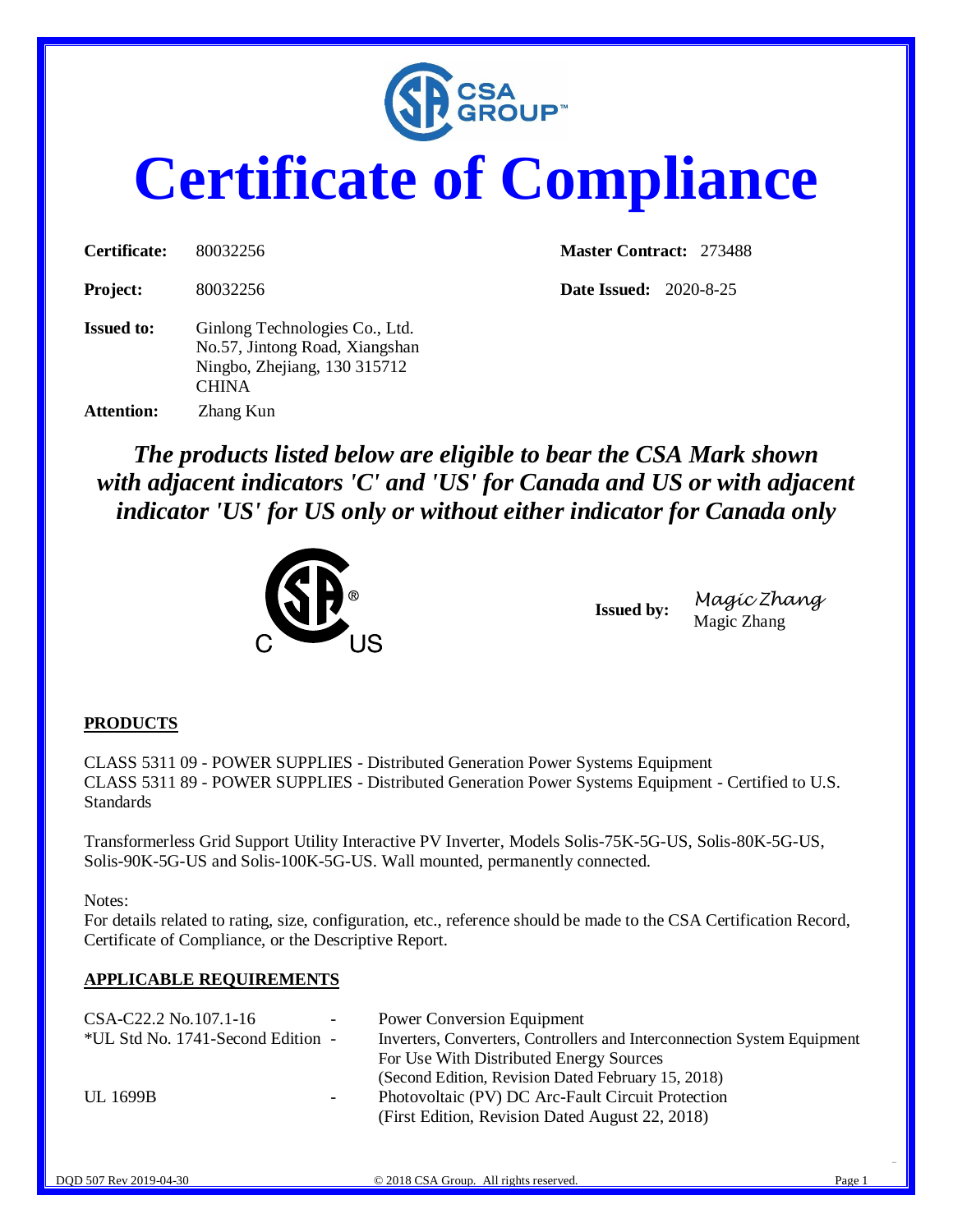

**Certificate:** 80032256 **Project:** 80032256 **Master Contract:** 273488 **Date Issued:** 2020-8-25

\* Note: Conformity to UL 1741(Second Edition, Revision February 15, 2018) includes compliance with applicable requirements of IEEE 1547-2003 (R2008), IEEE 1547a-2014, IEEE 1547.1-2005(R2011), IEEE 1547.1a-2015, California Electric Rule 21 and Supplement SA8~SA15.